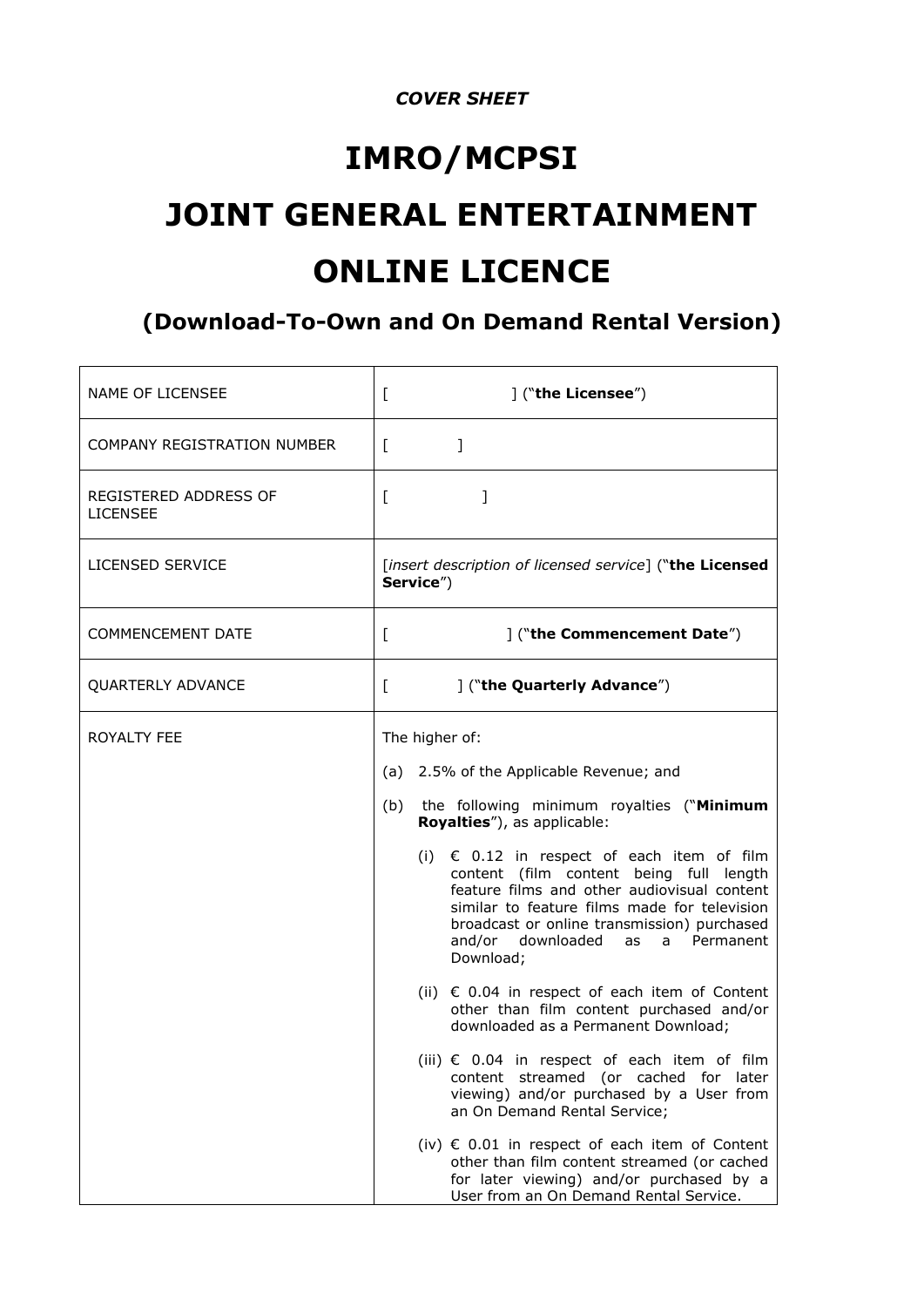| ("the Royalty Fee")                                                                                                                                              |  |
|------------------------------------------------------------------------------------------------------------------------------------------------------------------|--|
| <b>SPECIAL CONDITIONS*:</b>                                                                                                                                      |  |
| *For the avoidance of doubt, any special conditions included in this section, override the<br>attached terms and conditions to the extent there is any conflict. |  |
|                                                                                                                                                                  |  |

#### **Signed on behalf of the Licensee:**

**\_\_\_\_\_\_\_\_\_\_\_\_\_\_\_\_\_\_\_\_\_\_\_ Date: \_\_\_\_\_\_\_\_\_\_**

**Signed on behalf of the Mechanical-Copyright Protection Society Ireland Limited ("MCPSI") of Copyright House, Pembroke Row, off Lower Baggot Street, Dublin 2 contracting for and as agent on behalf of MCPS and for and on behalf of and as agent of the various members and affiliated Societies of MCPS: :**

**\_\_\_\_\_\_\_\_\_\_\_\_\_\_\_\_\_\_\_\_\_\_\_ Date: \_\_\_\_\_\_\_\_\_\_**

**Signed on behalf of the Irish Music Rights Organisation Limited ("IMRO") of Copyright House, Pembroke Row, off Lower Baggot Street, Dublin 2, contracting on behalf of itself and for and on behalf of and as agents of its affiliated societies:**

**\_\_\_\_\_\_\_\_\_\_\_\_\_\_\_\_\_\_\_\_\_\_\_ Date: \_\_\_\_\_\_\_\_\_\_**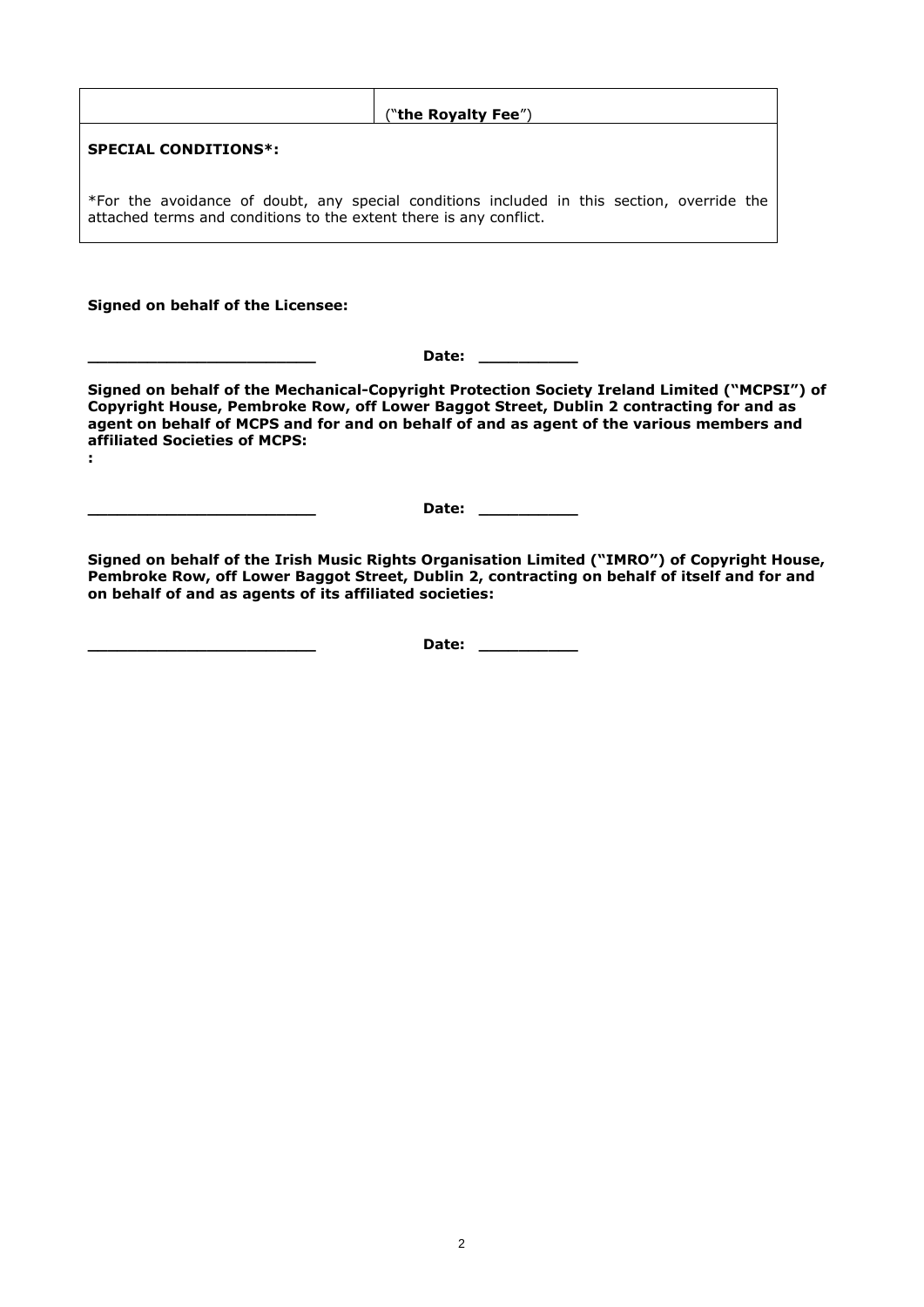### **IMRO/ MCPSI GENERAL ENTERTAINMENT ONLINE LICENCE (Download-To-Own and On Demand Rental Version)**

#### **TERMS AND CONDITIONS**

#### **1. Definitions**

**"the Act"** means the Copyright and Related Rights Act 2000, as amended from time to time.

**"Agreement"** means these terms and conditions, the Cover Sheet and the AFL completed and signed by the Licensee and signed by the Licensors.

**"Applicable Revenue"** means the Gross Revenue less VAT (or other equivalent sales tax, as applicable).

**"Application for Licence" or "AFL"** means the *PRS for Music* General Entertainment Online Licence (Download to Own and On Demand Rental) application form.

**"Broadcast Service"** means a service (or the relevant part of a service) by which Content is broadcast (as that term is defined in the Broadcasting Act to Users via a Network, including simulcasts of a broadcast service. For the avoidance of doubt, to constitute a Broadcast Service, there must be no interactive functionality, for example (without limitation), no use of controls that enable the User to pause, skip, move forward or backwards through the stream or personalise in any way the content made available in the stream.

**"Commercial Work"** means each Musical Work the copyright in which is owned or controlled in the United Kingdom and Ireland by MCPS (or an MCPS member or an affiliated society or an affiliated society member) but excluding:

- (a) Production Music Works; and
- (b) a Commissioned Work, PROVIDED THAT for the purposes of clauses 3.2 and 4.3, a Commissioned Work shall not be excluded from such definition where the commissioning agreement does not authorise the Licensee to use the Commissioned Work in the context set out in those clauses.

**"Commissioned Work"** means a Musical Work specially and expressly commissioned by the Licensee from composer/writer members of IMRO and/or MCPS.

**"Content"** means, unless stated otherwise in the Cover Sheet, audio-visual material incorporating Musical Works and which is in the form of films, television programmes (including programmes equivalent to television programmes but which

have not been broadcast on traditional television channels) and Trailers. Audio-visual material which is licensable under the Licensors' Online Music Licence scheme (for example but without limitation, music videos, live concert performances or films of live concert performances by the artist performing particular Musical Works) shall not be deemed Content for the purposes of this Agreement and shall not be licensed hereunder.

**"Content Usage Declaration"** means the information set out in the Licensors' reporting format attached to this Agreement as Appendix  $\mathcal{L}$ 

**"Cover Sheet"** means the cover sheet to this Agreement detailing, among other things, the Licensee details and the Licensed Services covered by this Agreement.

**"Data Storage Device"** means any medium on which data can be stored (whether temporarily or permanently) whether existing now or invented in the future.

**"Download"** means the making available to the public of Content, whereby such Content may be retained by the User on a temporary or permanent basis.

"**Dramatico-Musical Work**" means any ballet, opera, operetta, musical, musical play or work of a similar nature.

"**Generic Promotions**" means any item of Content the purpose of which is to promote or advertise the Licensee, the Licensed Service (or specific Content made available on the Licensed Service) and/or any other service of the Licensee, including but not limited to an item of Content which merely features the logo and/or image and/or words associated with the Licensee or a 'channel' forming part of the Licensed Service (sometimes known otherwise as an 'ident'), but excluding all Trailers.

**"GEOL Service"** means a Permanent Download Service and/or an On Demand Rental Service.

**"Gross Revenue"** shall have the meaning set out in Appendix 1.

"**Licensed Service(s)**" means the service(s) set out on the Cover Sheet.

**"Licensors"** means IMRO and MCPSI.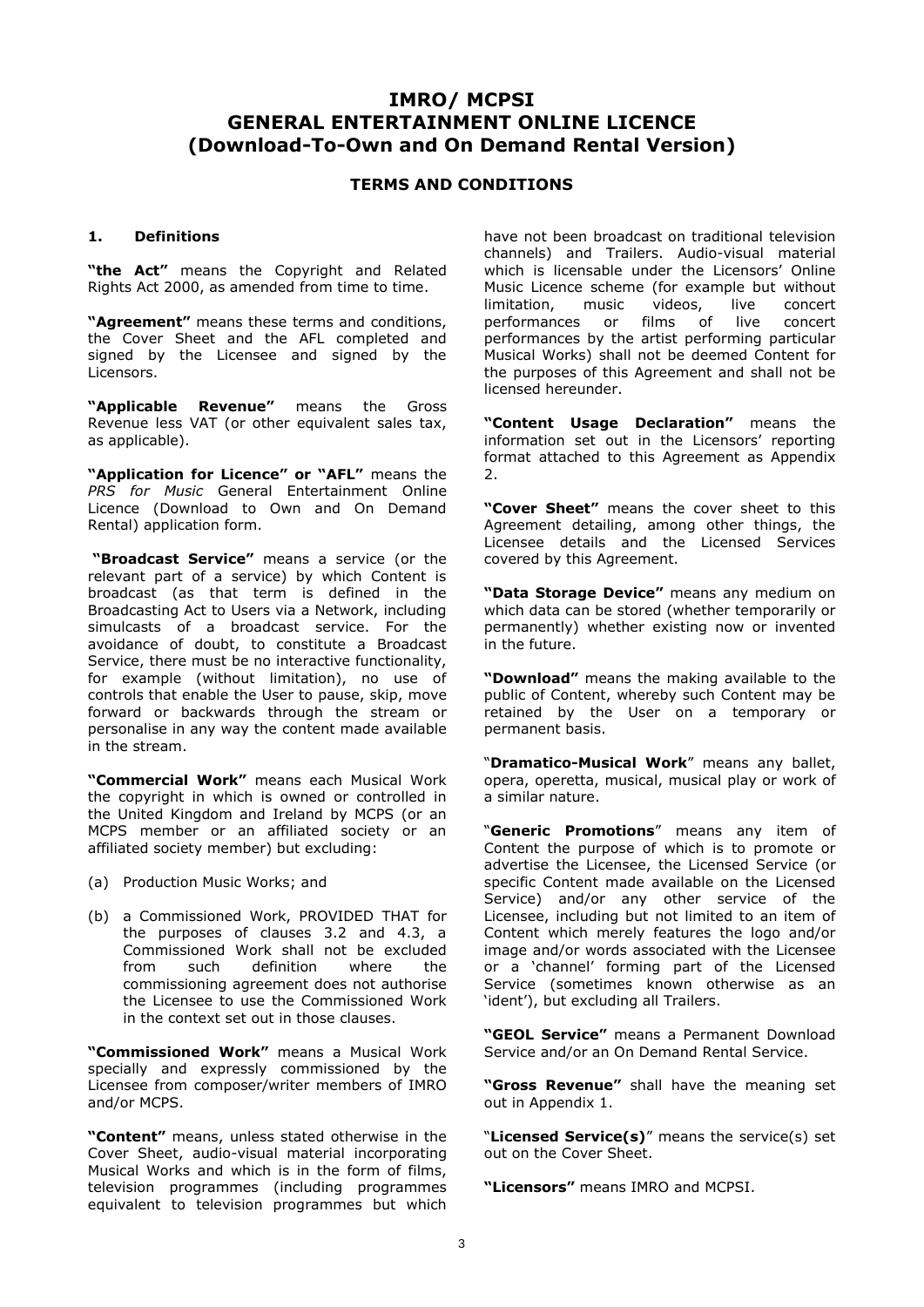"**MCPS**" means Mechanical-Copyright Protection Society Limited whose registered office is at 29-33 Berners Street London W1T 3AB.

**"Member"** means:

- (a) in the case of MCPS, each person, firm or company who or which, from time to time, has appointed MCPS as agent in relation to online exploitation either before or during the Term, PROVIDED THAT a member who has so appointed MCPS after the commencement of the Term shall only be regarded as a member for the purposes of this Agreement with effect from the date on which the Member so appointed MCPS; and
- (b) in the case of IMRO, any person, firm or company who or which, from time to time, pursuant to the Articles of Association of IMRO has been admitted either before or during the Term as a member of IMRO, PROVIDED THAT a member who has been so admitted after the commencement of the Term shall only be regarded as a member for the purposes of this Agreement with effect from the date of admission into MCPSI.

**"Musical Work"** means any musical work (as defined in the Act) and any lyrics or words written to be used with such musical work (if applicable). It includes any part of such a work.

**"Network"** means the internet, a mobile network or any other wired or wireless network.

**"On-Demand Rental Service"** means a service (or the relevant part of a service) whereby a User may, in return for a payment to the Licensee, access a specific item of Content for a limited rental period (i.e. 48 hours) either by streaming the Content on-demand via a Network or in the form of a Temporary Download downloaded to the Users Data Storage Device.

**"Online Music Licence"** means the Licensors' scheme known as the "Joint Online Music Licence" as published by the Licensors from time to time.

**"Permanent Download Service"** means a service (or the relevant part of a service), by which a piece of Content is communicated to the public via a Network in the form of a Download and where such Download may be retained by the User on a permanent basis, and the term "Permanent Download" shall be construed accordingly.

"**Permitted Excerpts**" refers only to Dramatico-Musical Works and means excerpts where the use of all such excerpts in any Content complies with all the following limitations:

(a) the total duration of the excerpts does not exceed 20 minutes;

- (b) the use is not a "potted version" of the Dramatico-Musical Work;
- (c) the use is not or does not cover a complete act of the Dramatico-Musical Work;
- (d) each excerpt is not presented in a "dramatic form" as defined below; and
- (e) as regards ballets specifically devised for television or excerpts from existing ballets, the total duration does not exceed five minutes.

A dramatic form shall be deemed to be created only by a performance in which there is a distinct plot depicted by actors and where the story of the Dramatico-Musical Work and/or its associated words is woven into and carries forward the plot and its accompanying action (a dramatic form shall not, for example, be deemed to be created by the use of costume, scenery, and/or any dance routine merely to provide an acceptable presentation of the work). For the purposes of this paragraph the word "actors" shall include actors, singers, mimics and/or puppets.

"**PMSR**" means any production music sound recording being a sound recording (as opposed to a Musical Work) the copyright in which is owned or controlled in the United Kingdom and Ireland by MCPS (or an MCPS Member or an associated society or an associated society member) and where such party has authorised MCPS to license such recordings as so-called production or library music.

"**Production Music**" means Production Music Works and PMSRs.

"**Production Music Work**" means any Musical Work:

- (a) embodied on a PMSR; and
- (b) the copyright in which is owned or controlled in the United Kingdom and Ireland by MCPS (or an MCPS Member or an associated society or an associated society member).

**"Quarter"** means each of the periods from 1st January to 31st March, 1st April to 30th June, 1st July to 30th September, and 1st October to 31st December, throughout the Term.

**"Quarterly Advance"** means the sum set out in the Cover Sheet, excluding VAT (or other equivalent sales tax, as applicable).

#### **"Repertoire Work"** means:

(a) in relation to the licence granted by MCPSI, Commercial Works, Production Music Works

.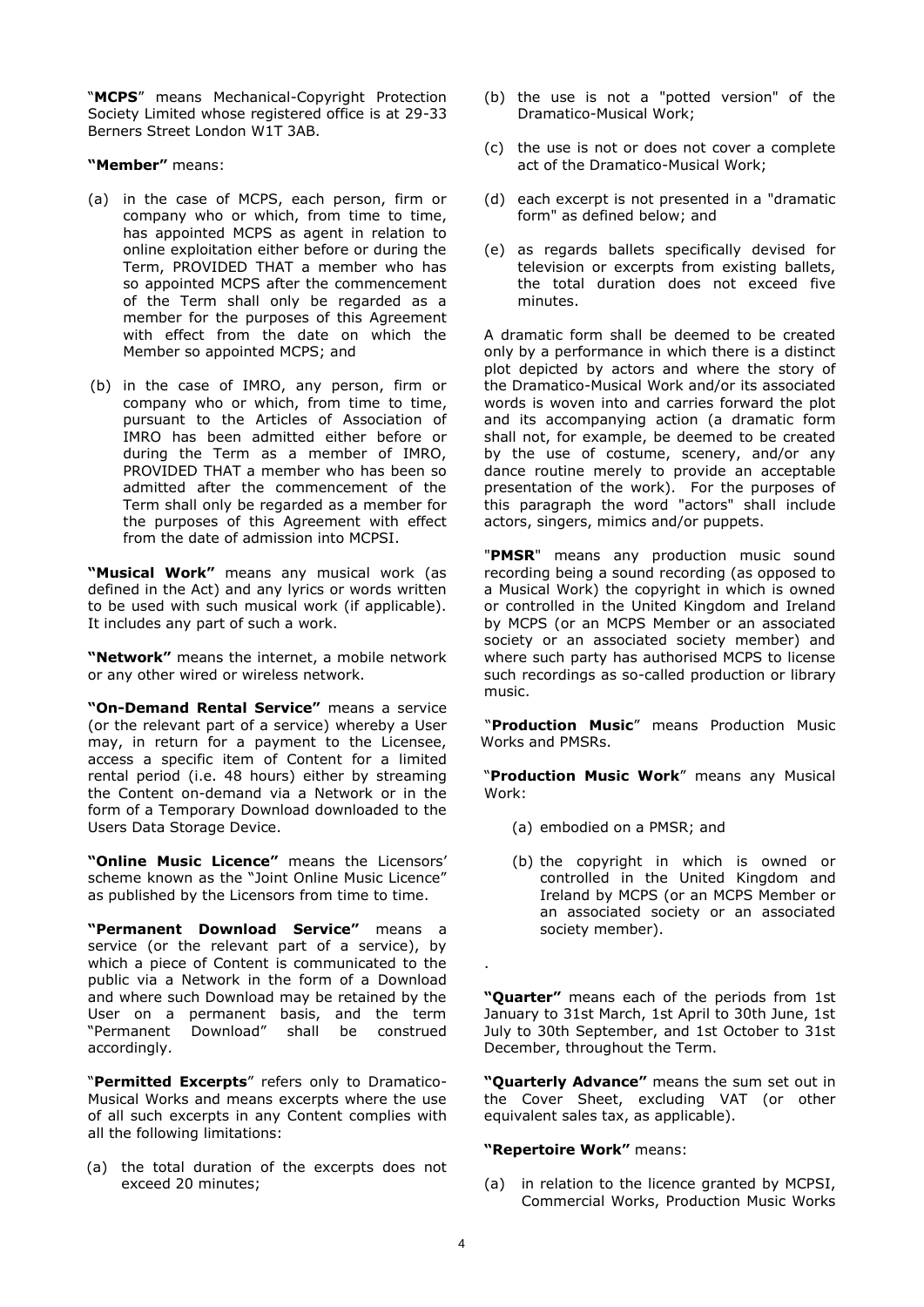and PMSRs, but excludes (i) any musical work forming part of a Dramatico-Musical Work and (ii) Commissioned Music; and

(b) in relation to the licence granted by IMRO, each Musical Work the relevant copyright in which is owned or controlled, from time to time, in Ireland by IMRO or a Member or an associated society or an associated society member PROVIDED THAT if one or more of those who own or control the copyright in a relevant Repertoire Work is not IMRO or a Member or an associated society or associated society member, the expression "Repertoire Work" shall only apply to such interest in the Repertoire Work as is owned or controlled by IMRO or the associated society or the relevant member or associated society member.

For the avoidance of doubt, if a Musical Work is a Repertoire Work in relation to one Licensor and not the other then it remains a Repertoire Work under this Agreement in relation only to the licence granted by that Licensor.

**"Royalty Fees"** means the royalties payable, as set out in Cover Sheet.

**"Server Territory"** means the European Economic Area, Switzerland, the United States of America, Canada and such other territories as may be agreed in writing by the parties.

**"Service Provider"** means, the party which, in relation to a Licensed Service, most closely meets the following criteria:

- (a) contracts with the User in relation to the provision of the Licensed Service;
- (b) sets and controls the price the User pays;
- (c) can fully report on all elements of the gross revenue (including relevant advertising revenues) of the Licensed Service;
- (d) can fully report on all elements of music usage (or can procure such reporting);
- (e) controls how content is offered and bundled within the Licensed Service; and
- (f) carries out or authorises, on their instruction, the carrying out of the copyright restricted acts licensed under this Agreement.

**"Subscription Service"** means a service offered to consumers whereby consumers may access Content for a limited period of time (i.e. while the subscription continues) and in respect of which there would ordinarily be a subscription fee payable.

**"Temporary Download"** means a Download where the User is entitled to retain a copy of the

Download for a defined temporary period of time (i.e. not more than 30 days).

**"Term"** means the period starting on the Commencement Date and ending upon the date set out in clause 13.1 (unless terminated earlier under clauses  $13.2$  or  $13.3$ ).

**"Territory"** means Ireland and such other countries as the Licensors and the Licensee may agree in writing.

"**Trailer**" means an item of Content which is either:

- (a) the official film or television trailer produced and released by the producer of the relevant item of Content; or
- (b) an unedited clip of up to 30 seconds duration of the relevant item of Content being made available on the Licensed Service.

**"User"** means a natural person in the Territory who receives the Licensed Services for their own private and non-commercial use.

**"VAT"** means value added tax and each like tax imposed in addition to or in substitution therefor.

**"Voucher"** means a physical or online voucher or token which is pre-paid and allows a User to redeem that pre-payment against purchase of Content from the Licensed Service.

#### **2. Grant of Licence**

- 2.1 Subject to and conditional upon compliance with the terms and conditions contained herein and in particular subject to the exclusions and restrictions set out in clauses 3 and 4, MCPS grants the Licensee a non-exclusive licence to do the following during the Term:
	- (a) to reproduce Repertoire Works incorporated into Content on servers within the Server Territory for the purpose of communicating to the public such Content to Users (for the User's own private and noncommercial use) by means of the Licensed Services; and
	- (b) where the Licensed Services expressly authorise the temporary or permanent reproduction of Content on Users' Data Storage Devices, to cause copies of Repertoire Works incorporated into Content to be made in the Territory for the User's own private and non-commercial use; and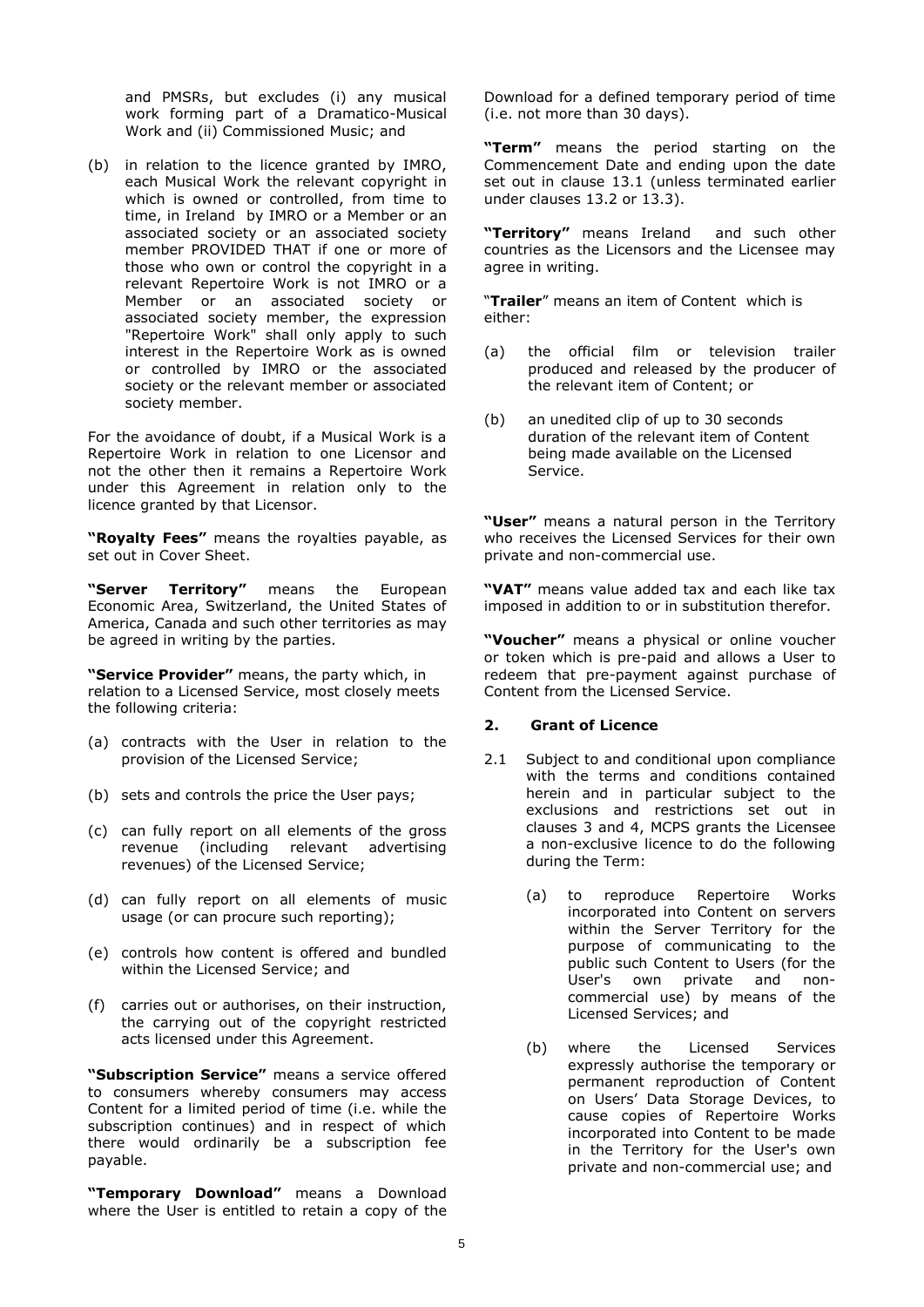- (c) to make available to the public (as that term is defined in Section 40 (1) (a) only and to authorise the making available to the public of PMSRs incorporated into Content within the Territory solely as part of and for the purposes of the provision of the Licensed Services; and
- (d) notwithstanding clause 3.2, to extend an existing synchronisation licence which has previously been granted by the copyright owner to reproduce Repertoire Works in Content for exploitation in an alternative media to that licensed under this Agreement so that such synchronisation is licensed for the purpose of making available the Content on the Licensed Service.
- 2.2 Subject to and conditional upon compliance with the terms and conditions contained herein and in particular subject to the exclusions and restrictions set out in clauses 3 and 4, IMRO grants the Licensee a nonexclusive licence, during the Term, to make available to the public (as that term is defined in Section 40 (1) (a) only within the Territory and to authorise the making available to the public within the Territory of Repertoire Works incorporated into Content solely as part of and for the purposes of the provision of the Licensed Services.
- 2.3 The provisions of clauses 3.5, 3.6, 4.1, 4.2, and 4.3 shall not apply to a particular Repertoire Work where the owner of the relevant rights in such Repertoire Work has granted permission to the original producer of the Content for the use of that Repertoire Work in the Content in the manner described under the relevant clause on such terms and conditions (including, if required, the payment of royalties or fees in addition to those specified under this Agreement) as the owner thinks fit.
- 2.4 The licence granted under clause 2.1 above shall not apply to Commercial Works included in Generic Promotions.

#### **3. Exceptions and Limitations**

- 3.1 The licences granted under clause 2 of this Agreement are valid only insofar as:
	- (a) the Licensed Services are GEOL Services; and
	- (b) Content is made available in consideration of the payment by the User of a charge or fee for each item of Content purchased or rented. Content made available as part of a Subscription Service shall not be licensed under this Agreement; and
- (b) the Licensee is the Service Provider in relation to the Licensed Services.
- 3.2 For the avoidance of doubt, this Agreement does not grant any "synchronisation licence" covering the initial fixation of Repertoire Works in combination with visual images to create and produce Content.
- 3.3 For the avoidance of doubt, the licences granted under clause 2 of this Agreement shall not authorise the manufacture or distribution of physical products containing Content, such as (without limitation) the ordering of compact discs (or any other type of physical media), but which are distributed by mail.
- 3.4 For the avoidance of doubt, the licences granted under clause 2 of this Agreement shall not extend to the performing, sharing or playing of a copy (as that term is used in the Act) of Repertoire Works, whether as part of the Licensed Services or otherwise.
- 3.5 Unless (i) the relevant Member has expressly consented to such use being covered under the MCPSI licence granted herein, (ii) the Licensee has entered into an agreement with the relevant Member to this effect and (iii) evidence of such agreement has been provided to the Licensors, the licence granted under clause 2.1 of this Agreement shall not permit the use of Repertoire Work(s) with any advertising or sponsorship where:
	- (a) such Repertoire Work(s) are incorporated into such advertising or sponsorship; or
	- (b) such Repertoire Work(s) are otherwise presented in such a way that a reasonable person might associate the Repertoire Work(s) with the advertising or sponsorship.
- 3.6 Unless (i) the relevant Member has expressly consented to such use being covered under the MCPSI licence granted herein, (ii) the Licensee has entered into an agreement with the relevant Member to this effect and (iii) evidence of such agreement has been provided to the Licensors, for the avoidance of doubt (and without prejudice to the generality of clause 3.5), the licence granted under clause 2.1 of this Agreement shall not apply to any Content made available for the purpose of (whether in whole or in part):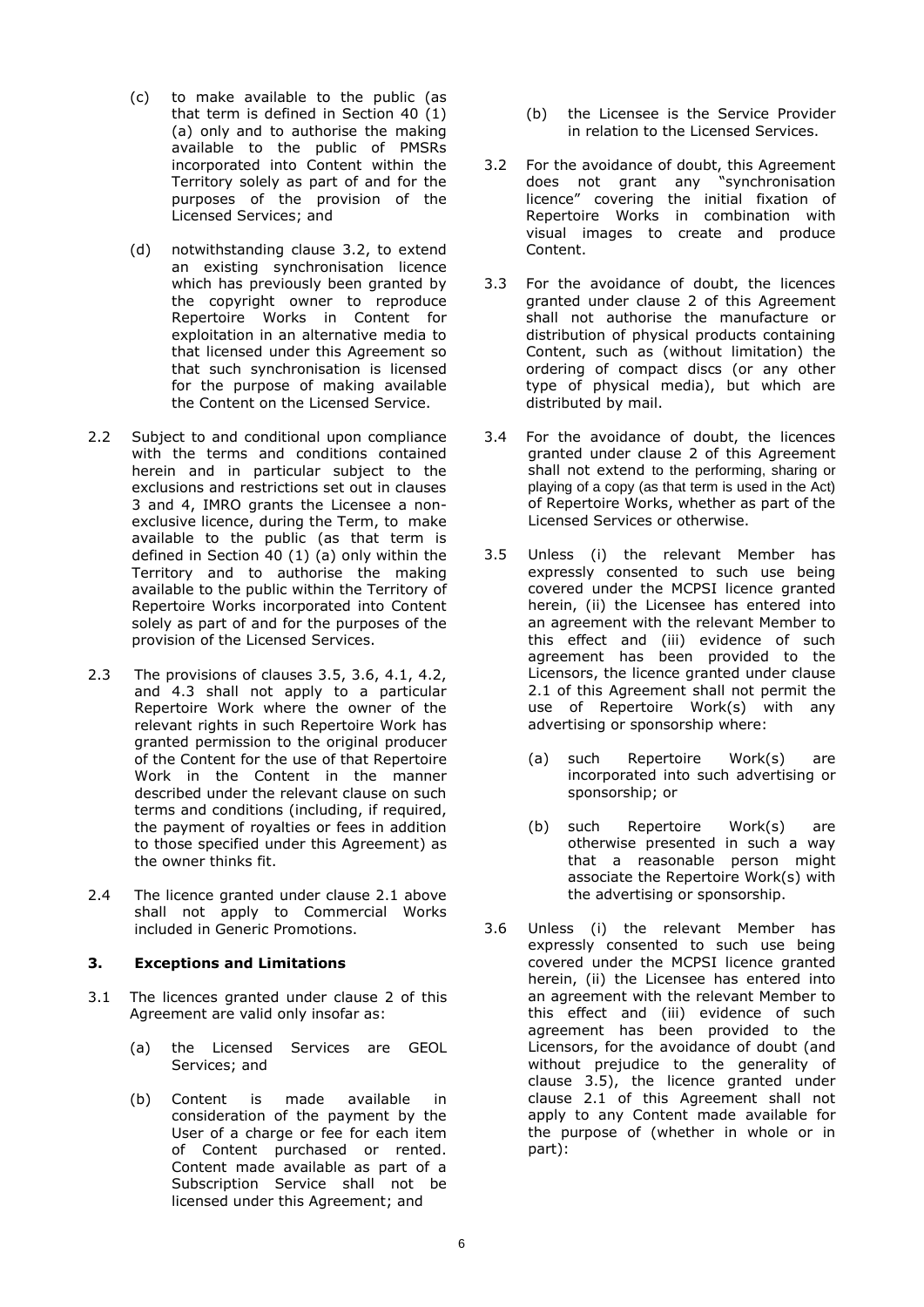- (a) directly or indirectly encouraging the User to purchase or obtain goods or services of whatsoever nature; or
- (b) promoting the branding of the Licensee, any affiliate of the Licensee or any third party in such a manner that:
	- (i) one or more particular Repertoire Works, composers or writers are associated with such promotion; or
	- (ii) a reasonable person might assume that there was an association between particular Repertoire Works, composers or writers and such promotion;
- 3.7 The licence granted under clause 2.1 shall not apply to graphic copies (meaning, without limitation, copies of lyrics, notation or scores) of Repertoire Works. For the avoidance of doubt, the licences granted under these terms and conditions shall not apply to any "karaoke" service.
- 3.8 For the avoidance of doubt, this Agreement grants no licence whatsoever in relation to:
	- (a) Repertoire Works which are made available by the Licensee outside of the Licensed Service(s); or
	- (b) material containing Repertoire Works (other than Content) that is made available by the Licensee, even where such material is made available together with Content.

However, such other exploitation of Repertoire Works may fall within the scope of other licensing schemes operated by the Licensors, details of which shall be made available to the Licensee on request.

#### **4. Further Restrictions**

- 4.1 Where any Repertoire Work forms part of any Dramatico-Musical Work, the licence granted under clause 2.1 shall not apply, in relation to Content, to the reproduction of:
	- (a) the whole Dramatico-Musical Work; or
	- (b) any excerpt(s) from such Dramatico-Musical Work unless all of the following circumstances apply:
		- (i) that which is copied or communicated to the public via the Licensed Services under this Agreement contains only excerpt(s) within the definition of Permitted Excerpts; and

(ii) neither of the Licensors has notified the Licensee in writing that their Member or the associated society member objects to the reproduction of any such Repertoire Work.

In any event, any licence hereunder only applies to the relevant Repertoire Works and not (by way of example only) to any underlying dramatic or literary work which forms part of the Dramatico-Musical Work or which such Dramatico-Musical Work is based on or uses.

- 4.2 The licences granted under this Agreement shall not extend to or permit any adaptation of any Repertoire Work to be copied or communicated to the public as part of a Licensed Service unless the relevant Member has consented to such adaptation. By way of example only, this applies to:
	- (a) any sampling (meaning the taking of part of the music and/or lyrics of a Repertoire Work and incorporating such part into another Musical Work) or the communication to the public or reproduction in the form of a sample of such part of a Repertoire Work; or
	- (b) using with music lyrics other than those written to be used with the music or authorised for use with the music; or
	- (c) using with lyrics music other than that written to be used with the lyrics or authorised for use with the lyrics.
- 4.3 The licences granted under this Agreement do not extend to the reproduction of any Commercial Work:
	- (a) where the Content is of an overtly political, sexual, violent or religious nature; or
	- (b) in the form of a parody, pastiche or burlesque of any Commercial Work or of any composer or writer of any Commercial Work or any band or other group of artists which includes any composer or writer of any Commercial Work; or
	- (c) where there is a derogatory, facetious, obscene or demeaning reference to the Commercial Work, its composer(s) and author(s) or the performing artist; or
	- (d) without prejudice to clauses 3.5 and 3.6 above, in any manner which is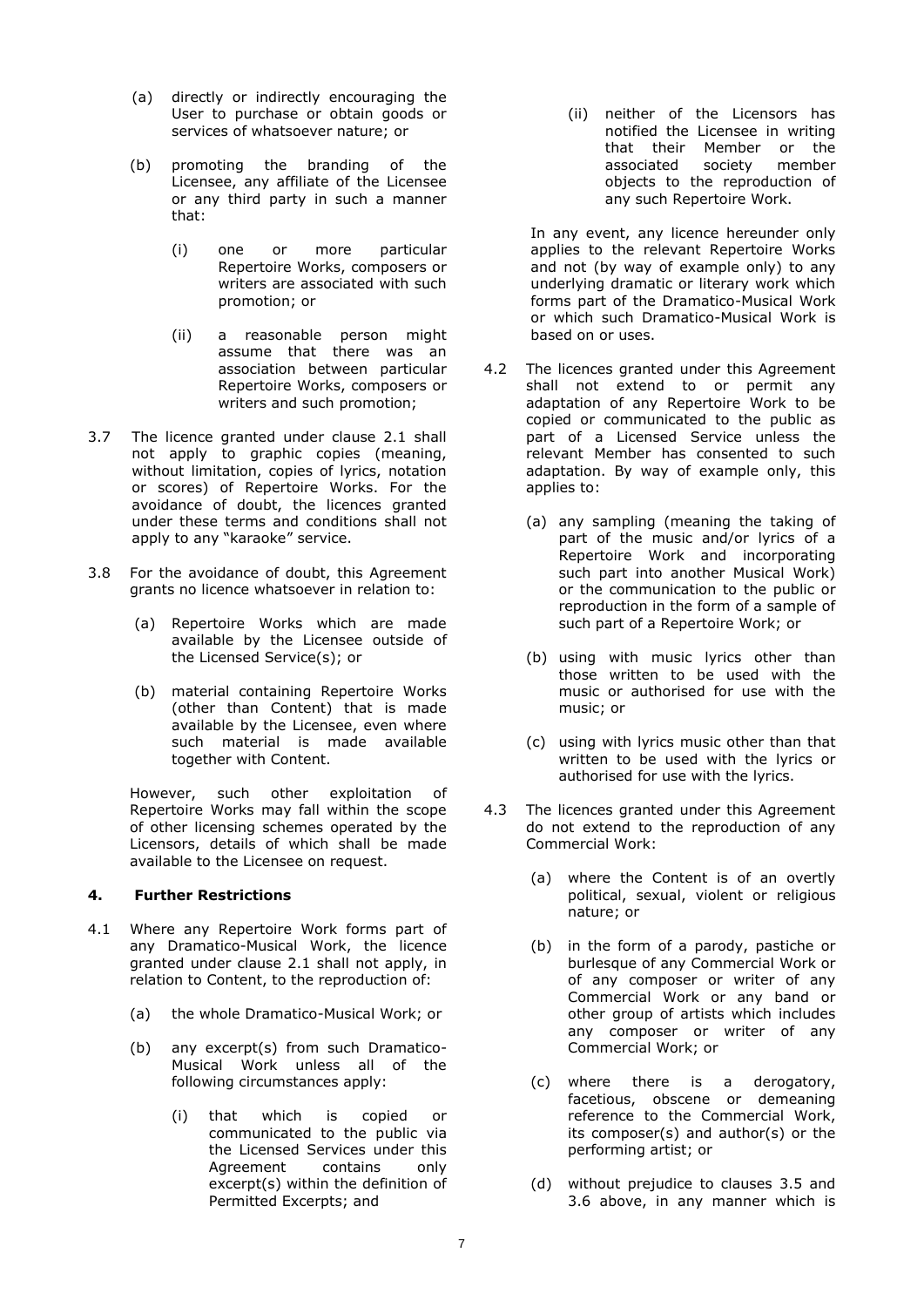likely to or causes the public to believe that the Commercial Work (or the composer(s) thereof) is endorsing or promoting any product or service, or the views expressed in the Content; or

(e) where the making available of the Content constitutes a criminal offence under the laws of Ireland.

Whether a use of a Commercial Work breaches this clause 4.3 shall be decided by the Licensors in their reasonable discretion.

- 4.4 All rights not specifically granted under this Agreement are hereby reserved.
- 4.5 This Agreement only covers Repertoire Works. It does not extend to other rights or interests, including (by way of example only), rights in sound recordings other than PMSRs, films, dramatic works, performers' rights or rights in performances. The Licensee is required to obtain the appropriate waivers, consents and/or licences from the person(s) owning or controlling rights in relation to sound recordings containing Repertoire Works or performers of that Repertoire Work.
- 4.6 It is the responsibility of the Licensee to obtain all necessary licences in relation to any Musical Work which is not, or to the extent that it is not, a Repertoire Work, and no licence is granted under this Agreement in relation thereto.
- 4.7 Nothing in this Agreement affects the moral rights of authors of Repertoire Works whether subsisting in Ireland or any other territory.

#### **5. Fees and Payment**

- 5.1 In consideration of the licences and authorisations granted under this Agreement, the Licensee shall pay to the Licensors:
	- (a) the Quarterly Advance; and
	- (b) subject to clause 5.2, the Royalty Fees.
- 5.2 The Quarterly Advance is recoupable against the Royalty Fees. If any part of the Quarterly Advance remains unrecouped at the end of a Quarter, such unrecouped amount may be carried over to subsequent Quarters, but for the avoidance of doubt, shall not (except as set out in clause 5.3 below) have the effect of reducing any subsequent Quarterly Advance. If any part remains unrecouped upon termination or expiry of the Agreement, the Licensors shall return such part to the Licensee.
- 5.3 The Quarterly advance shall be reviewed by the Licensors at the end of each calendar year. It may also be reviewed by the Licensors during a calendar year if the royalties calculated for any particular Quarter differ from the Quarterly Advance by 20% or more.
- 5.4 Where, in relation to any particular Quarter, the Licensee fails to provide by the required date the information required under the Agreement to allow the calculation referred to in clause 5.1(b), then the Licensors shall be entitled to fix the Royalty Fee based on (a) the Royalty Fees payable in previous Quarters and (b) any other relevant factors which could reasonably lead the Licensors to believe that the Royalty Fees payable would be materially different to those paid or payable in previous Quarters.
- 5.5 The Quarterly Advance shall be payable by direct debit on the first day of each Quarter. Where the Agreement begins (and/or a Licensed Service comes into operation) within a Quarter, the first Quarterly Advance payment shall be prorated (according to the Commencement Date) and shall be payable upon the later of signature of this Agreement and the date on which the first Licensed Service is made available to Users for the first time.
- 5.6 Upon receipt of the Content Usage Declaration from the Licensee pursuant to clause 6.1 below, IMRO shall, on behalf of the Licensors, each of the Members, raise an invoice for the due amount, and the Licensee shall pay such invoice by electronic bank transfer (or, if agreed by the Licensee, direct debit) within 21 days of the invoice date.
- 5.7 All licence fees and payments referred to in this Agreement are subject to VAT or other equivalent sales tax. The Licensee shall pay to the Licensors VAT or other equivalent sales tax (if applicable) at the rate or rates from time to time in force on any sums payable under this Agreement.
- 5.8 Except as expressly set out in these terms and conditions, no deduction in respect of any tax, or any other deduction or set-off of whatsoever nature, shall be made in calculating or paying any sum due under this Agreement.
- 5.9 Without prejudice to any other right or remedy of the Licensors, and without imposing an obligation to accept late payment, where any fees payable under this Agreement are not paid by the due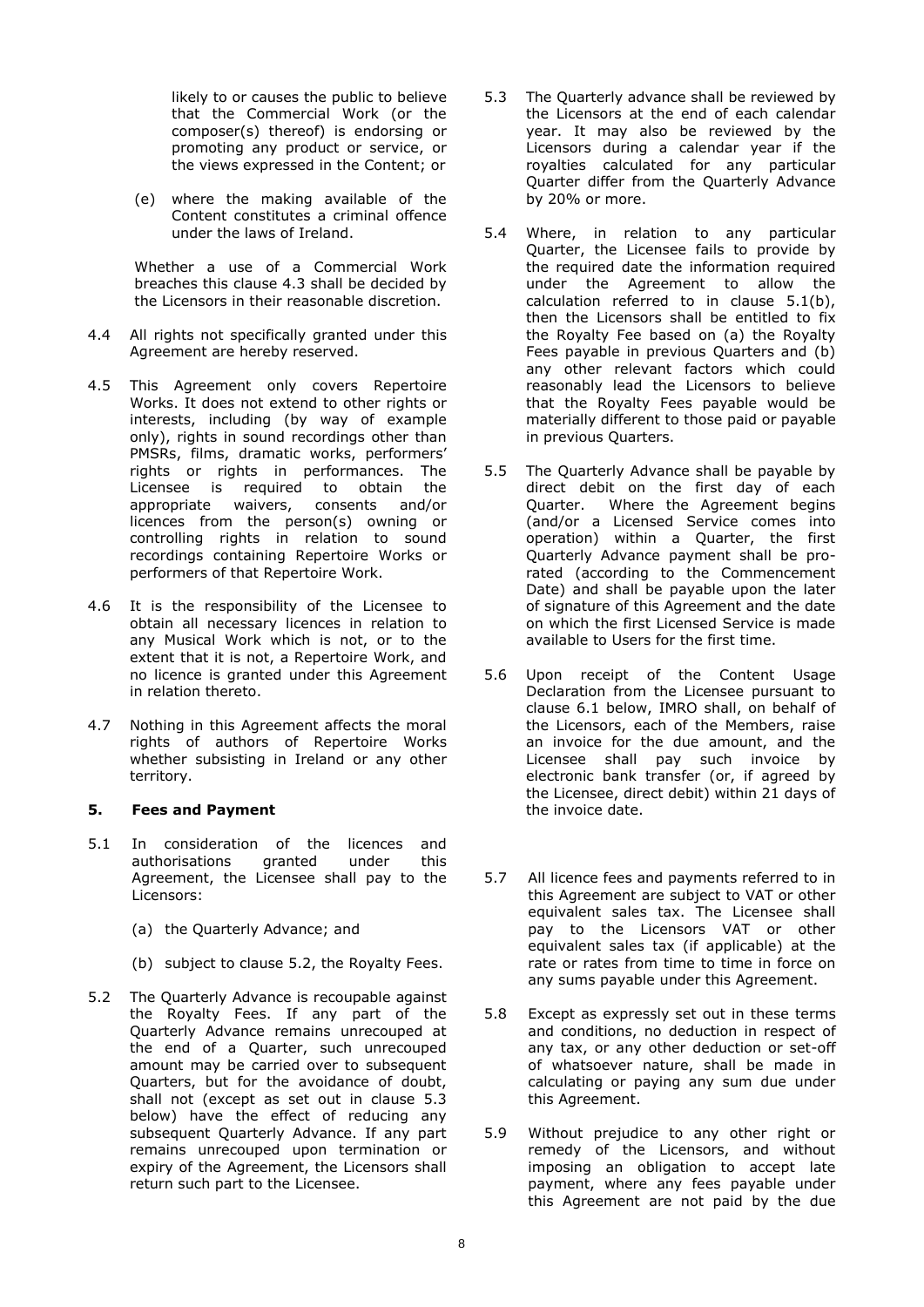date (or the date on which such fees should ordinarily have been paid in circumstances where the Licensors have been unable to submit an invoice) due to default of the Licensee, the Licensee shall (if required by the Licensors) pay interest on such late payment calculated on a daily basis at an annual rate of 3% over the prime overdraft rate, current from time to time, of Bank of Ireland payable from the date on which the payment should have been made to the date on which the payment was made.

- 5.10 All payments made under this Agreement shall be in Euro unless otherwise agreed by the parties in writing. Where it is necessary to convert an amount payable to Euro from another currency, the exchange rate used shall be the Irish Times closing mid market rate on the first working day of the Quarter to which the payment relates. The Licensee shall pay all bank charges on transfers of sums payable by the Licensee to the Licensors.
- 5.11 The Licensee shall notify the Licensors promptly of any change in the Licensed Service details provided in the Application for Licence (or set out on the Cover Sheet) and the effective date of such change. If the Licensee wishes to launch an additional Licensed Service, it shall not be licensed under this Agreement until the parties have agreed an appropriate increase to the Royalty Fees.
- 5.12 The Licensee shall be entitled to include as part of a Licensed Service free audio-visual clips and Trailers incorporating Musical Works without the payment of any additional Minimum Royalty provided that such clip or Trailer is used solely to promote the sale or other use of the Content as part of the Licensed Service.
- 5.13 On a non-precedential basis, the Licensors shall not apply an CPI based increase to the Minimum Royalties at the start of the second calendar year of the Term.

#### **6. Supply of Information**

- 6.1 In relation to any and all Content reproduced and communicated to the public under this Agreement via the Licensed Services, the Licensee will deliver a fully and accurately completed Content Usage Declaration to the Licensors or to the Licensors' duly authorised agent (details of which will be provided to the Licensee) within 14 days of the end of each Quarter throughout the Term.
- 6.2 The Licensee must also supply the Licensors with any further information or documentation in its possession, power,

custody or control (and use its reasonable endeavours to supply the Licensors with any further information or documentation not in its possession, power, custody or control) reasonably requested by the Licensors at any time, in order to enable the Licensors to verify the Repertoire Work(s) which have been reproduced or distributed via all Licensed Services.

- 6.3 The email address for delivery of the Content Usage Declaration referred to in clauses 6.1 is [onlinelincensing@IMRO.](mailto:onlinelincensing@IMRO)ie
- 6.4 Without prejudice to any right in law that the Licensors may have to obtain such information, the Licensee shall not be obliged to provide to the Licensors any information which identifies Users or which otherwise constitutes "personal data" as defined in the Data Protection Acts 1988 For the avoidance of doubt, the Licensee must still provide all required information in the Content Usage Declaration (or other information to be provided under this Agreement), but is entitled to remove any element of it which reveals the identity of Users or otherwise causes it to include or constitute "personal data".

#### **7. Late Reporting**

- 7.1 The following provision applies where the Licensee has:
	- (a) failed to deliver prior to the required date the Usage Declaration for the Licensed Service; or
	- (b) delivered such Content Usage Declaration prior to the required date, but it contains any omission or error of whatsoever nature (by way of example only, Content having been omitted therefrom or incorrectly or misleadingly named, or the duration of any Content having been underreported) which is material and the Licensee has failed to give notice in writing to the Licensors correcting the omission or error by the date upon which such reporting should have been provided.
	- 7.2 In such circumstances (and without prejudice to any other rights which either or both Licensors may have against the Licensee) if one or both of the Licensors has distributed some (or all) royalties received (excluding any commission) to Members and/or Associated Societies based on the usage data supplied, but, as a result of clause 7.1(a) or (b) applying, the royalties distributed do not accurately or fairly represent that which each of the Members and/or Associated Societies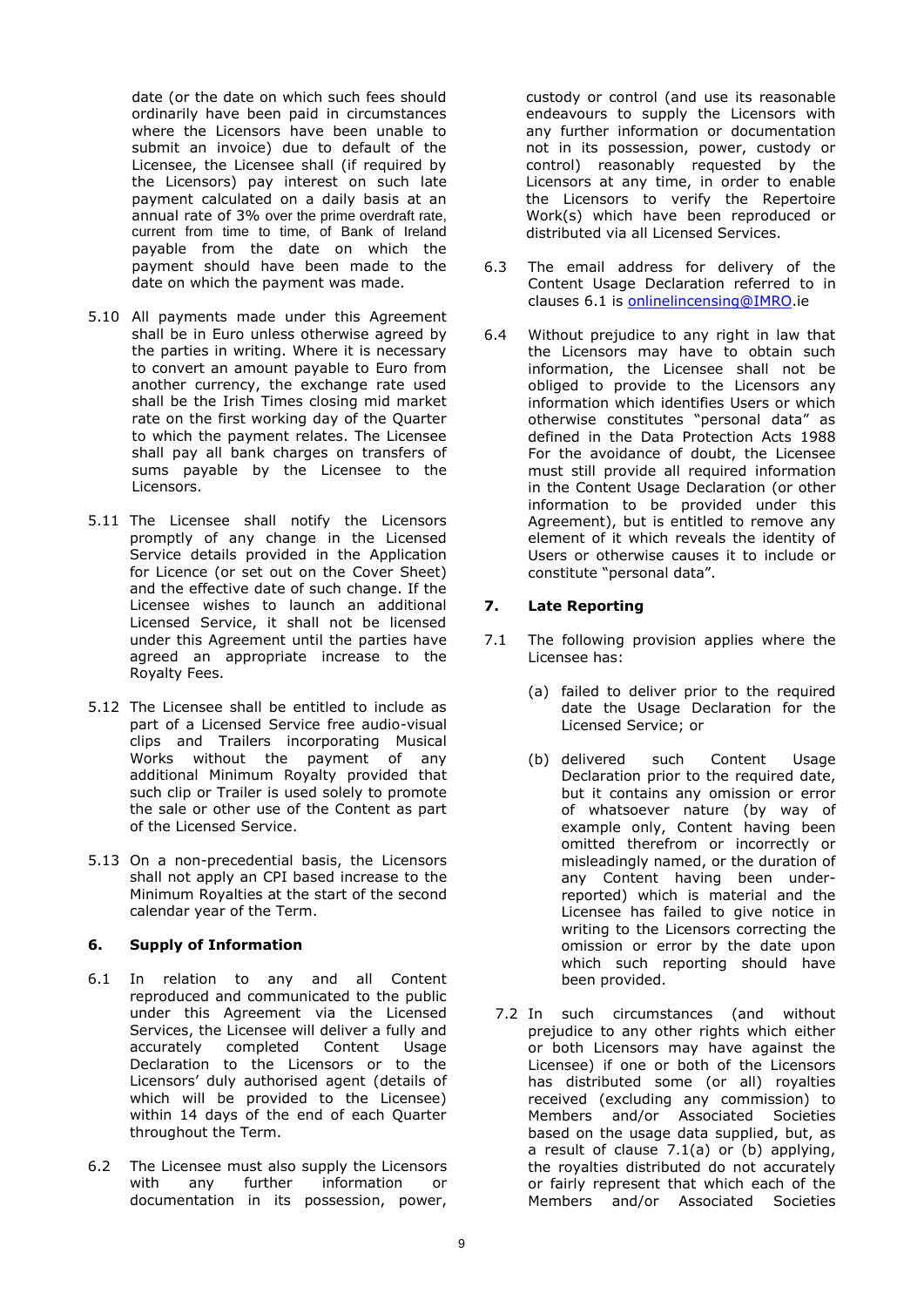should have received (when considering the true usage of Content), then the Licensee shall pay the fees set out in clauses 7.3 and 7.4 (in addition to those set out in clause 5).

- 7.3 Where clause 7.2 applies, separately in relation to each relevant item of Content either omitted from the relevant Content Usage Declaration or as regards which there was a material omission or error of whatsoever nature or in relation to which the relevant Content Usage Declaration was not delivered, the additional fees shall be calculated at the rate equivalent to that which has been or will be paid by MCPSIand/or IMRO (as applicable) to their members (or associated societies) in relation to the Content Usage Declaration which was submitted prior to the required date.
- 7.4 Where clause 7.2 applies, the Licensee will also pay interest on the additional fees as referred to in clause 7.3 above computed in accordance with clause 5.9 and calculated from the date on which MCPSI and/or IMRO (as applicable) first made a distribution to their members (or associated societies) in relation to the relevant period to the date on which the Content Usage Declaration was received by the Licensors or the date on which the Licensors received written notice of the relevant error, as the case may be.
- 7.5 The provisions of this clause apply notwithstanding any other provision of this Agreement, but are without prejudice to any other right which MCPSI and IMRO have in relation to any failure to submit Content Usage Declaration fully or accurately completed within the time stipulated in clause 6.1.

#### **8. Vouchers**

- 8.1 The licence under clause 2.1 only applies to Licensed Services purchased using Vouchers where each such Voucher:
	- (a) contains no branding other than that of the Licensee; and
	- (b) does not refer to any specific item of Content; and
	- (c) does not otherwise contravene the limitations and restrictions set out in this Agreement (in particular clause 3.5 and 3.6).

Content provided via a Voucher scheme which is outside this clause 8.1 are not licensed under this Agreement and a separate licence for premium usage of this type must be sought from the Licensors.

8.2 The price of each Voucher shall be included in Gross Revenue if and to the extent that it is redeemed by a User or Users.

#### **9. Bundling**

Unless specified in the Cover Sheet the licences granted in this Agreement do not apply to the bundling of Content with other content, goods or services.

#### **10. Credits and Notices**

- 10.1 The Licensee shall include on each of the Licensed Services:
	- (a) the logo of *IMRO and MCPSI*; and
	- (b) details of the following website and, where practical, hypertext links to it: [http://www.imro.ie](http://www.imro.ie/)

Approval of the Licensors shall be deemed to be given to the positioning of the above credits and notices within the terms and conditions of the Licensed Service(s) where it is not reasonably practical to position such information elsewhere.

#### **11. Auditing**

- 11.1 The Licensee shall keep and make available for inspection upon reasonable notice (and shall procure that each Relevant Party keeps and makes available for inspection upon reasonable notice), both during and for twelve months after termination or expiry of this Agreement, proper, detailed books and records relating to (a) the use of all Content and (b) any income or other consideration received by or on behalf of the Licensee in relation to the Licensed Services, together with any supporting documentation relating thereto covering the period up to six years prior to the date of notification of audit. Where any agreement between the Licensee and the Licensors replaces this Agreement or licenses substantially the same activities (the "**Replacement Agreement**"), the twelve month time-limit referred to above shall begin following termination or expiry of the Replacement Agreement.
- 11.2 For the purposes of this clause 11, the Licensee shall allow upon reasonable notice (and shall procure that each relevant party shall allow) access to its premises to inspect relevant accounting records, but not more than once per annum. The duly authorised representatives (who shall be external qualified accountants or auditors unless otherwise agreed between the parties) of the Licensors shall have such access to the Licensee's premises and shall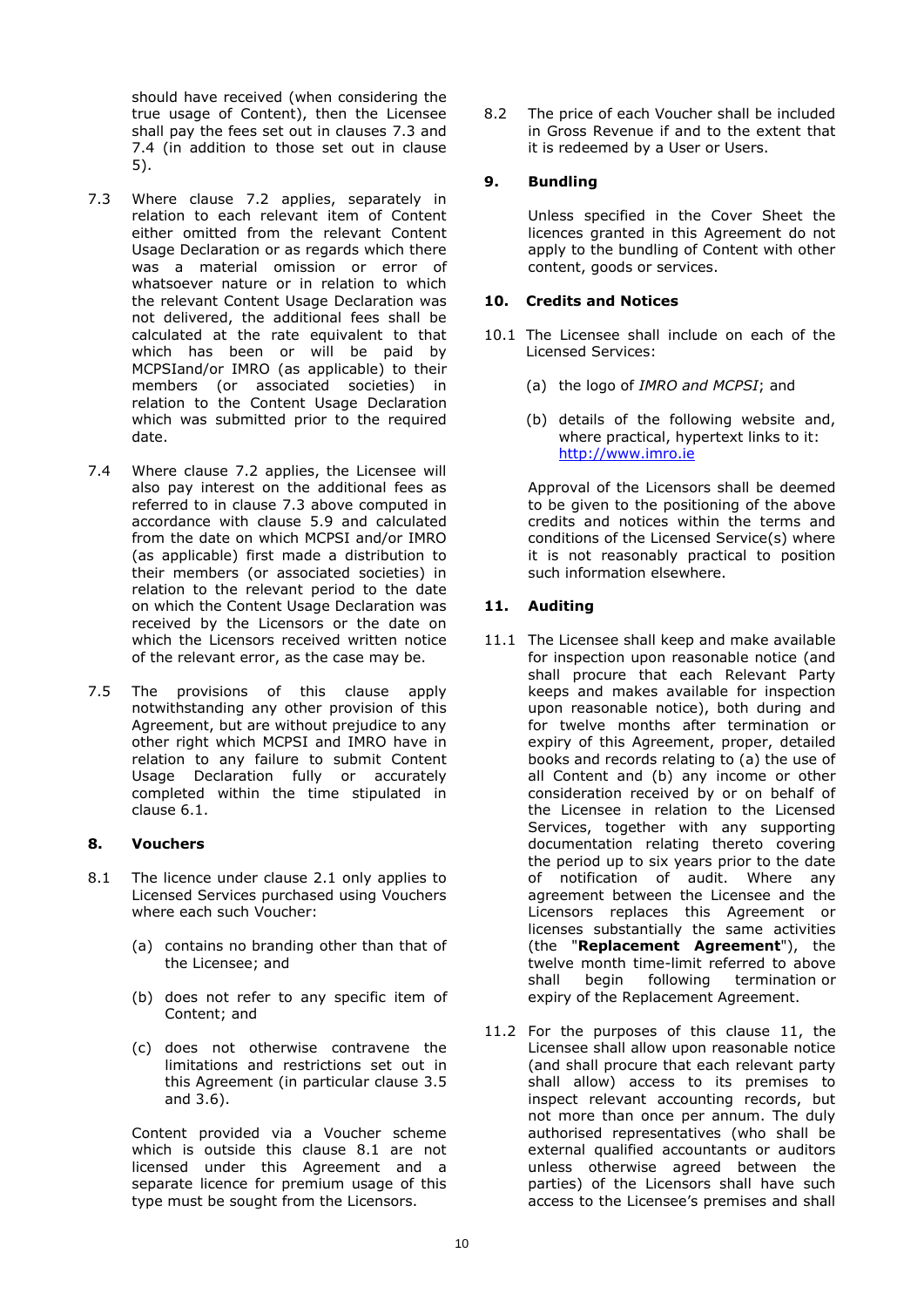be entitled to inspect, make extracts and take copies of any of the information and/or documentation available and to carry out such work as is, in their reasonable opinion, considered necessary to verify compliance with the provisions of this Agreement.

- 11.3 If tests under any audit and verification process indicate under-payment of the correct Royalty Fee during the period under audit, then, without prejudice to the Licensors' other rights under this Agreement, the Licensee shall pay the amount of the underpayment plus interest based on the period from which the correct fee should have been paid to the Licensors to the date when it was actually paid (at the rate set out in clause 5.9).
- 11.4 If any audit and verification process discloses (a) under-payment of more than 7.5% of the correct Royalty Fee during the period under audit and/or (b) failures to report correctly (so as to affect a distribution by the Licensors to their Members) amounting to at least 7.5% of the Content usage during the period under audit, then, without prejudice to the Licensors' other rights under this Agreement, the Licensee shall pay, in addition to the payment referred to in clause 11.3, the Licensors' reasonable costs of such audit and verification within 28 days of receipt of the Licensors' VAT invoice therefore.
- 11.5 If tests under any audit and verification process indicate over-payment of the correct Royalty Fee during the period under audit, then the Licensors shall, as soon as is reasonably practical, pay the amount of the overpayment back to the Licensee (but, for the avoidance of doubt, no interest shall be payable unless the overpayment is a result of an act or omission of the Licensors (in which case interest shall be payable at the rate set out in clause 5.9)). However, where the overpayment does not result from an act or omission of the Licensors and the Licensors have already distributed such overpayment to their Members and/or Associated Societies, the Licensors shall be entitled to deduct its reasonable internal and/or external costs in administering the payment back of the overpayment.
- 11.6 The Licensors shall not (and shall procure that their representatives shall not), without the Licensee's written consent, disclose to any third party any confidential information of the Licensee (so long as it remains confidential) received in the course of an audit carried out under this clause 11, save that such confidential information may be disclosed to the Licensors' directors, board sub-committee members, officers,

employees and professional advisors (solely where such persons are under a duty of confidentiality in relation to information so received and the Licensors shall be liable to the Licensee in respect of any breach of such confidentiality obligation) solely for purposes connected with this Agreement.

11.7 For the avoidance of doubt, books, records and accounting records as referred to in clauses 11.1 and 11.2 above shall include data, information and records held on computers.

#### **12. Security and Encryption**

12.1 Unless agreed otherwise, the Licensee will utilise or require the utilisation of an industry security standard which is developed and is available for use in the protection of Repertoire Works. Until such time, the Licensee must use its reasonable endeavours to prevent unauthorised copying and/or the unauthorised issuing of copies of Repertoire Works by whatever technical means are practicable. Upon request the Licensee will inform the Licensors concerning its progress in relation to fulfilling this obligation.

#### **13. Termination and Expiry**

- 13.1 This Agreement shall expire on 31 December 2014 (or such other date as may be stated on the Cover Sheet) unless terminated earlier in accordance with the terms of this clause 13.
- 13.2 This Agreement may be terminated by the Licensee, by giving not less than three months written notice to the Licensors or upon written notice in circumstances where the Licensee is ceasing to engage in activities covered by this Agreement.
- 13.3 Each party shall have the right to terminate this Agreement by notice forthwith where the other party:
	- (a) commits a material breach of this Agreement which is capable of remedy and fails to remedy such breach within 14 clear days after receipt of notice of such breach; or
	- (b) commits a material breach of this Agreement which is not capable of remedy; or
	- (c) the other goes into receivership or any resolution is passed for its winding-up or liquidation (other than for the purposes of reconstruction or amalgamation) or is otherwise unable to pay its debts,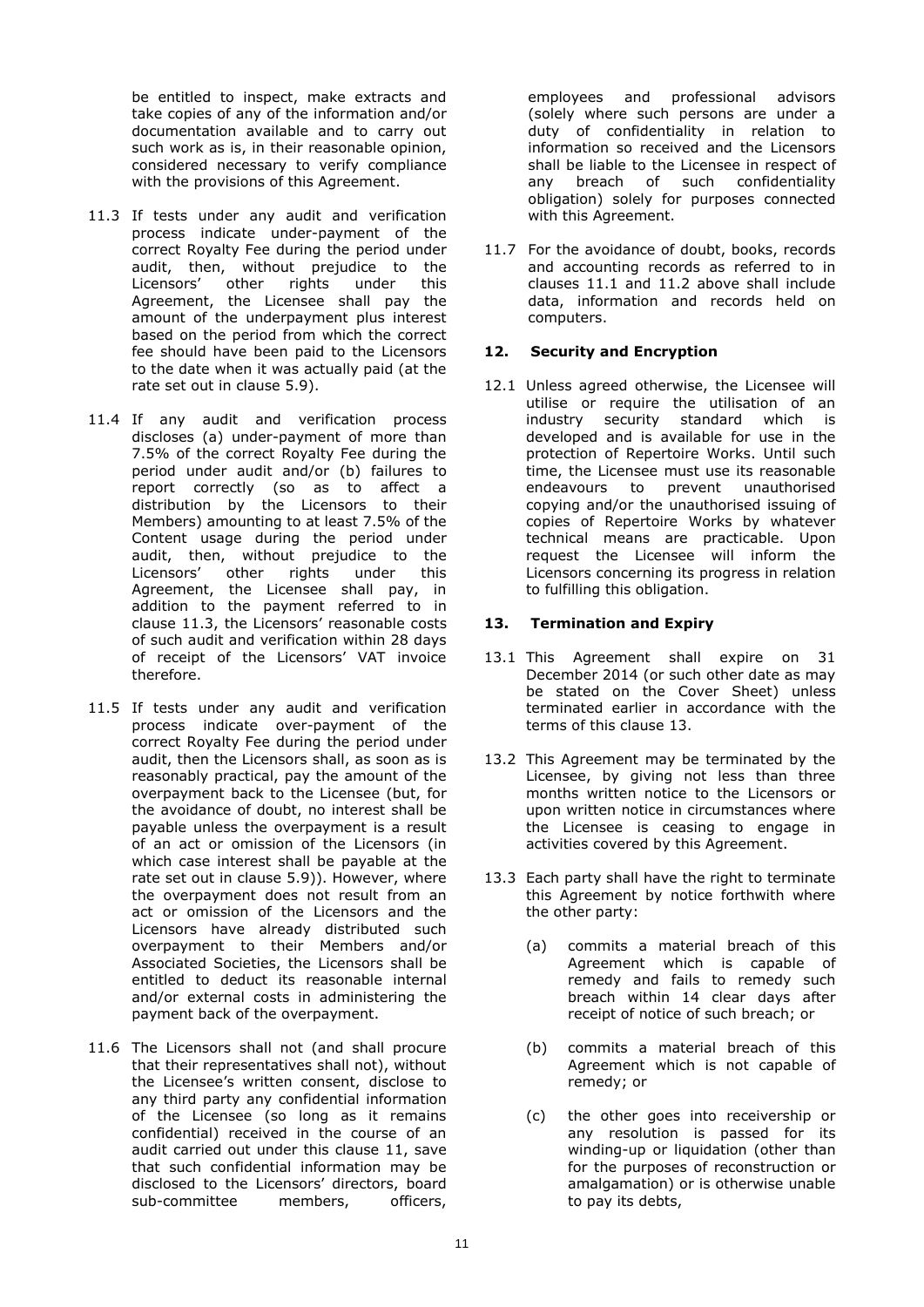and, for the avoidance of doubt, any breach which consists of a failure by either party to perform an obligation under this Agreement within any period required or by any date specified under this Agreement shall be deemed to be capable of remedy if such obligation is performed by such party within the 14 day remedy period specified in clause 13.3(a) above.

#### **14. No Assignment**

14.1 The licences granted under this Agreement are personal to the Licensee and the Licensee may not assign, sub-license or otherwise transfer any or all of its rights or obligations under this Agreement without the written agreement of both MCPSI and IMRO.

#### **15. Miscellaneous**

15.1 No delay or omission in exercising any right or remedy hereunder shall operate as a waiver thereof or of any other right or remedy and no single or partial exercise thereof shall preclude any other or further exercise thereof or the exercise of any other rights or remedies. No waiver shall be binding or effectual for any purpose unless expressed in writing and signed by the party giving it and any such waiver shall be effective only in the specific instance and for the purpose given.

- 15.2 This Agreement sets forth the entire agreement of the parties in relation to the subject matter hereof and each of the parties hereto acknowledges that it has not entered into this Agreement in reliance on any representation or term not contained in this Agreement. This Agreement shall not be modified or varied except by a written instrument signed by the parties hereto.
- 15.3 The headings to the clauses in this Agreement are included for ease of reference only and are not part of this Agreement and are not to be taken into account in its construction.
- 15.4 The parties shall (and shall procure that any other necessary party within its control shall) execute all such documents and do all such acts and things as may be reasonably be required on or subsequent to completion of this Agreement for securing each of the obligations of the respective parties under this Agreement.
- 15.5 If this Agreement creates any rights which would in the absence of this provision be enforceable by any person not a party to this Agreement, such rights shall not be enforceable.
- 15.6 This Agreement shall be construed according to the laws of Ireland and the parties agree to submit to the jurisdiction of the Irish Courts.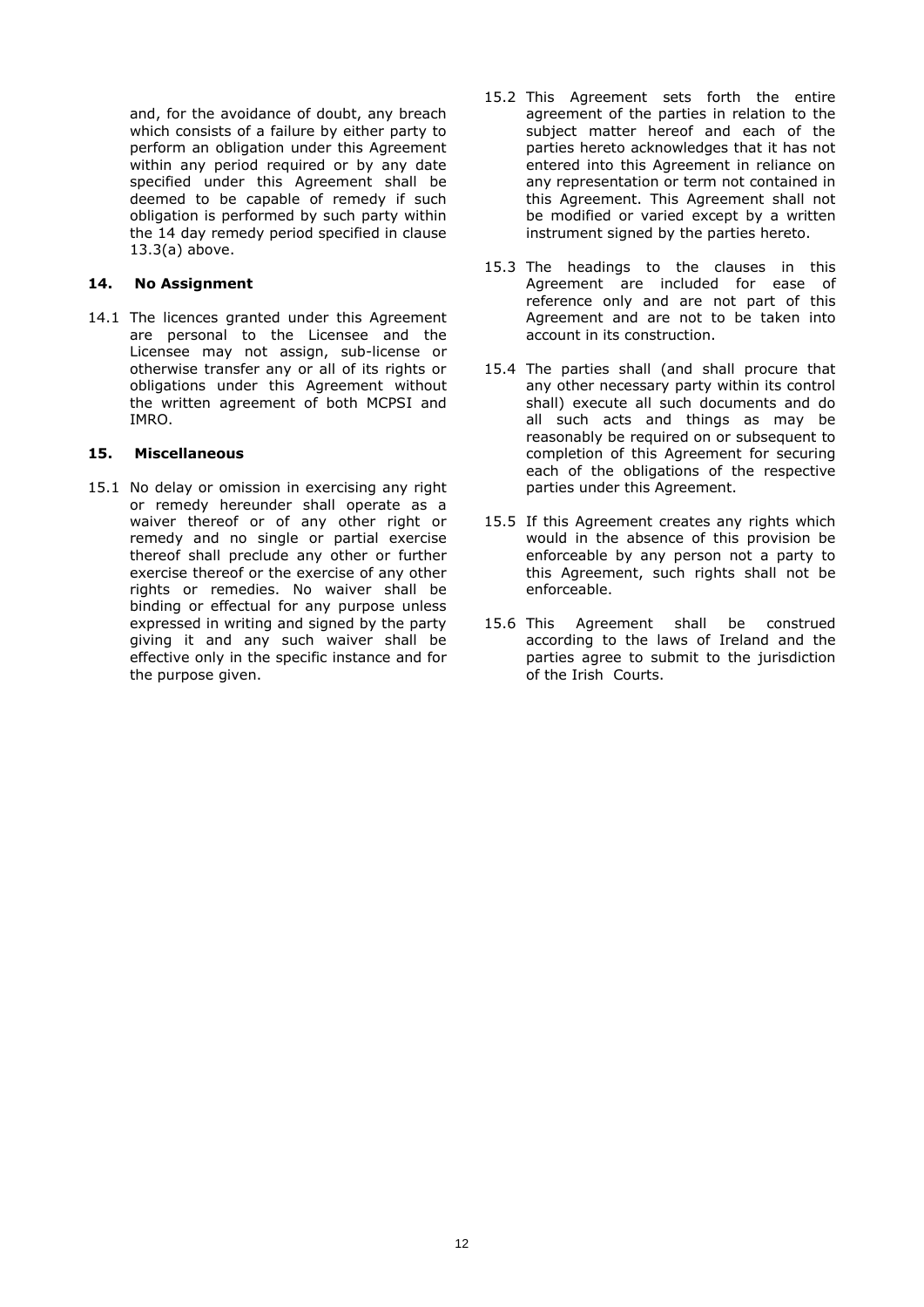## *Appendix 1*

## **Gross Revenue Definition**

#### **Definitions**

**"Gross Revenue"** means, subject to the provisions of this Appendix 1:

- (a) all revenue received (or receivable) by the Licensee from Users in consideration for the provision of the Licensed Services; and
- (b) all revenue, including by way of sponsorship and commissions, received (or receivable) by the Licensee as a result of the inclusion of third party advertising "in-stream" or "in-download" as part of the Licensed Service, being advertising placed immediately at the start, end or during the actual delivery (by way of streaming or downloading as applicable) of Content to a User; and
- (c) all revenue, including by way of sponsorship, click-throughs and other commissions, received (or receivable) by the Licensee as a result of the placement of third party advertising, buy or clickthrough buttons on a Relevant Page (as defined below) of the Licensed Service (and including any page which directly follows such Relevant Page leading up to and including the downloading or streaming of the Content offering);

and in each of the above cases such revenue shall, for the avoidance of doubt, include any such revenue whether received or receivable by the Licensee or any associate, affiliate, agent or representative of such party.

Subject to the remainder of this Appendix 1, there shall be no other deduction or set-off from the above revenues other than reasonable refunds to Users for services that they were unable to use (but had paid for) due to technical faults in the Licensed Services.

#### **"Relevant Page"** means a page:

- (a) from which Licensed Services are "actually offered" to Users. A Licensed Service is "actually offered" to Users from a page if Content is enabled or made directly available from that Licensed Service to the User to download or stream from that page (in most cases this will be where such Content can be purchased by the User or their download or stream otherwise takes place); but only
- (b) where such offering forms all or the predominant part of that page, being for the purposes of this Agreement where the offering comprises 75% or more of the space on that page excluding space occupied by any advertising. For the purposes of performing the foregoing calculation, the "offering" shall include any content which directly relates to the actual offering of the Licensed Service pursuant to sub-paragraph (a) above (by way of example, but without limitation, an image of the artist or artwork closely associated with the offering, reviews of the offering, credits, and media player controls).

#### **1. General**

- (a) The Licensors' experience of the "Relevant Page" concept is that it does not always work in practice. As a result, the Licensors reserve the right to discuss with the Licensee an alternative construct for ensuring that appropriate revenue is accounted to the Licensors and that it can be accounted accurately. Any agreed alternative construct shall be set out in the special conditions on the Cover Sheet. If the parties are unable to agree on such alternative construct, the Licensors reserve the right to apply the dispute resolution procedure referred to in paragraph 2(d) below.
- (b) For the avoidance of doubt, the definition of Gross Revenue above shall be applied in conjunction with the provisions on bundling set out in clause 19 of the terms and conditions. The Licensors confirm that no revenue which is included in Gross Revenue under this Agreement shall form any part of the "revenue base" under any other licence or licensing scheme operated by the Licensors (or either of them) which grants all or some of the rights set out in clauses 2.1 and 2.2 of the terms and conditions (albeit in relation to a service which is not a Licensed Service hereunder).
- (c) For the further avoidance of doubt, revenue which relates solely to services other than the Licensed Service shall not be included in the Gross Revenue.
- (d) For the further avoidance of doubt, Gross Revenue shall not be reduced by credit card commissions or similar payment process charges.

#### **2. Advertising and Sponsorship Revenue**

- (a) Gross Revenue obtained in the form of advertising or sponsorship revenue shall be reduced by any commission amount that has been deducted only by external third party advertising agencies (not being in any way affiliated to the Licensee) used to sell advertising on behalf of the Licensee, subject the maximum deduction being 15%.
- (b) For the avoidance of doubt, advertising revenue referred to in sub-paragraph (c) of the definition of Gross Revenue above shall not include revenue arising from sponsored searches or click-through commissions arising from such searches.
- (c) The provisions of paragraph 2(d) below shall apply if a dispute (a "Dispute") arises in relation to the application of the provisions of this Appendix 1 as to what revenue is included within the definition of Gross Revenue.
- (d) Provided that the Licensors and the Licensee shall have held substantive negotiations in good faith regarding the subject matter of the Dispute over a period of at least 21 days from the date on which the Licensors notify the Licensee or the Licensee notifies the Licensor (as the case may be) in writing of the existence of such Dispute, the Licensors or the Licensee shall then be entitled by notice in writing from the Licensors to the Licensee or by the Licensee to the Licensors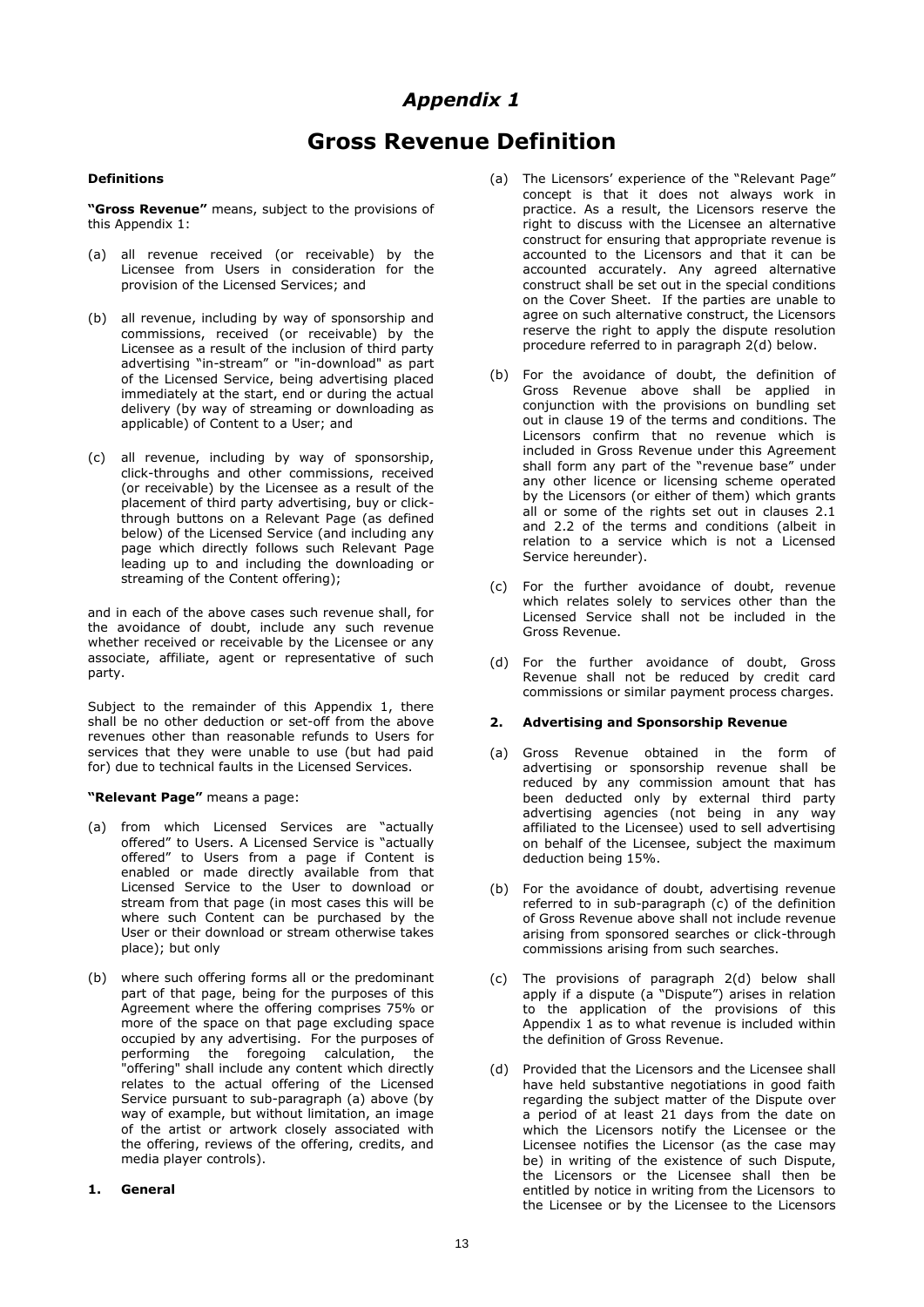to refer the Dispute for determination to an independent online adjudicator acting as an expert. The identity of such expert shall either be agreed or, in the absence of such agreement within 7 days of the written notice of referral, shall be determined by the President for the time being of the Institute of Chartered Accountants, and shall be an independent chartered accountant, unless the Licensors and the Licensee agree that another type of expert would be more suitable to determine such Dispute. The Licensors and the Licensee will seek to agree the procedure for the conduct of any expert determination. If such agreement is not reached within 7 days of the appointment of the expert, the expert shall have power to set the procedure for the expert determination. The expert shall be required, in particular, to take into account any part of the Copyright Tribunal's decision in Reference 84-90/05 relevant to the Dispute in reaching his decision. The expert shall make his determination as soon as reasonably practicable. The expert shall have power to award costs in the expert's determination, unless the Licensors and the Licensee agree otherwise. The decision of the expert is final and binds the parties to the Dispute unless there is manifest error, wilful default or fraud. For the avoidance of doubt, it is hereby confirmed that the expert shall have no jurisdiction to amend any term of the Agreement.